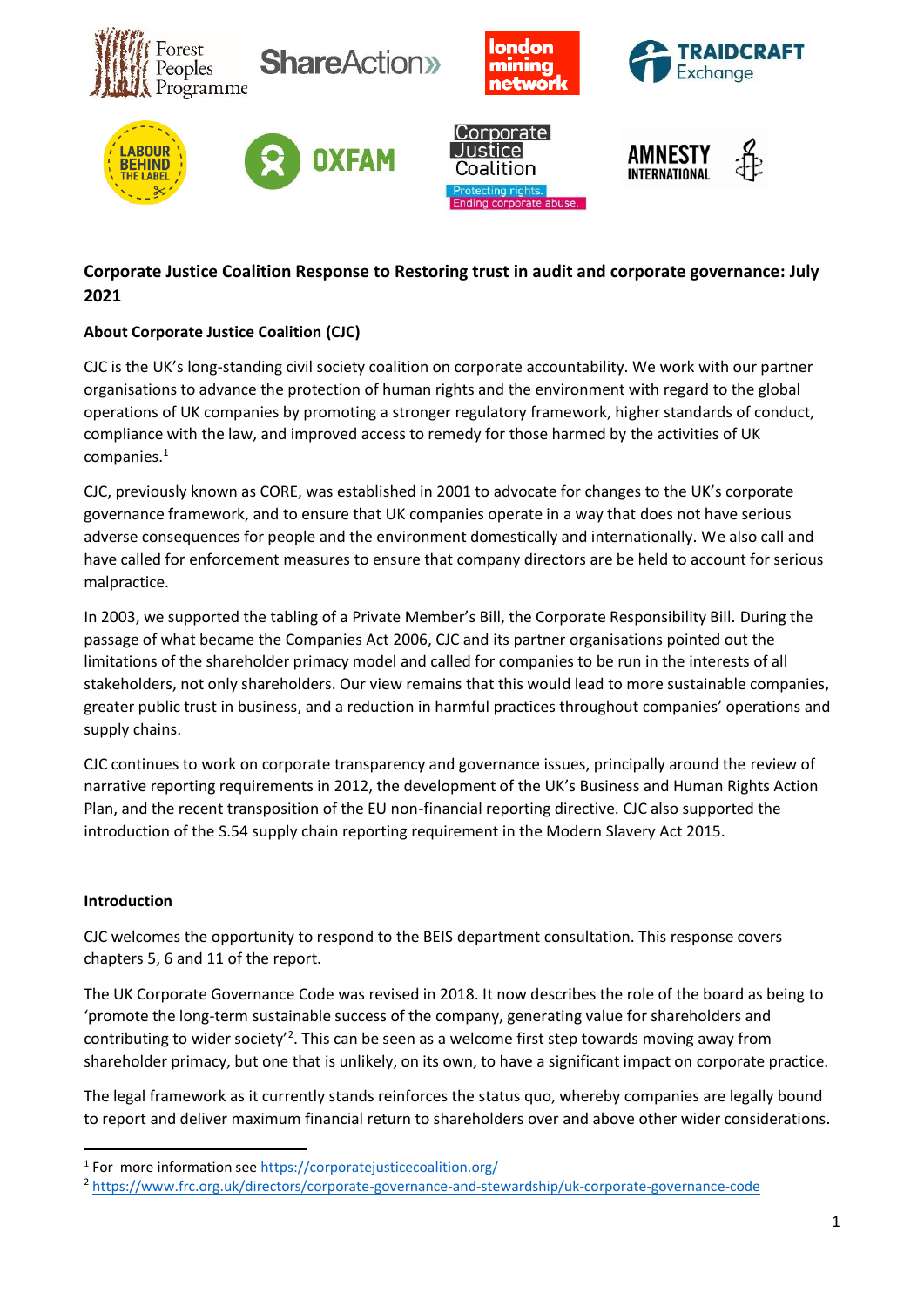Genuine reform of corporate governance should reflect changing attitudes in society, wherein most responsible investors and the general public do not want companies to cause significant harm to people and the planet in pursuit of profit<sup>3</sup>. New corporate scandals continue to come to light almost daily and public trust in business remains historically low.<sup>4</sup>

This year marks the decade anniversary of the United Nations Guiding Principles on Business and Human Rights (UNGPs), the agreed international framework on these issues, supported by the UK Government since its inception. UNGP 3 states that: "States should enforce laws that are aimed at, or have the effect of, requiring business enterprises to respect human rights, and periodically to update the adequacy of such laws to address any gaps."<sup>5</sup> It adds that States also should: "... ensure that other laws and policies governing the creation and ongoing operation of business enterprises, such as corporate law, do not constrain but enable business respect for human rights." Only genuine reform that requires and incentivises responsible corporate conduct can ensure that the UK is upholding this internationally agreed standard.

We propose a number of recommendations for legislative change that should apply to all companies, with a particularly strong emphasis on those whose business activities are linked to significant sustainability risks and impacts. This is critical to ensure that relevant risks and impacts are appropriately addressed, for the long-term sustainability of those companies and the protection of people and planet.

## **Summary of Recommendations**

- All companies operating in the UK should be required to conduct human rights and environmental due diligence throughout their operations, and to report on how they have done so.
- A non-executive committee, composed of independent experts and board members and chaired by a designated nonexecutive director, should be set up and be responsible for monitoring and reviewing the content and implementation of the human right and environmental due diligence process. 6
- Directors should have a duty of care to monitor the implementation of the human rights and environmental due diligence process.
- Any failure to prevent human rights and environmental harms in a company's operations and supply chains, or adopting a business model that embeds harmful practices, should be considered a breach of executive directors' duty of good faith (where deliberate) or duty of care (where accidental<sup>7</sup>), with accompanying civil (based on tortious principles) and criminal liability.
- Primary legislation should be enacted to give workers the right to board-level representation in all listed and private companies with 250 or more workers.
- In companies of 100 or more workers, workers should be able to trigger board representation rights through their trade unions or bodies established under statutory consultation procedures.
- Mandatory representation of workers on boards could be introduced in stages according to company size, starting with the largest companies (for example, those with 1,000 or more workers).
- The board should be required to ensure that verifiable targets are included in a human rights and environmental due diligence strategy and that adequate resourcing enables the strategies to be realised.

<sup>3</sup> <https://www.socialenterprisemark.org.uk/how-do-companies-actthe-time-for-change-is-now/#footnote>

<sup>4</sup> <https://www.ukonward.com/generationwhy/>

<sup>5</sup> [https://www.ohchr.org/documents/publications/guidingprinciplesbusinesshr\\_en.pdf](https://www.ohchr.org/documents/publications/guidingprinciplesbusinesshr_en.pdf)

<sup>&</sup>lt;sup>6</sup> See the report submitted to the Minister for the Economy and Finance of the French Republic by Patrick de Cambourg, President of the Autorité des Normes Comptables - 'Ensuring the relevance and reliability of non-financial corporate information: an ambition and a competitive advantage for a sustainable Europe (2019)', p.205

 $7$  Executive directors should have a defence to liability for breach of duty of care where they can show that they reasonably relied on adequate due diligence reports I THINK WE NEED THE RIGHT ADJECTIVE HERE, NO?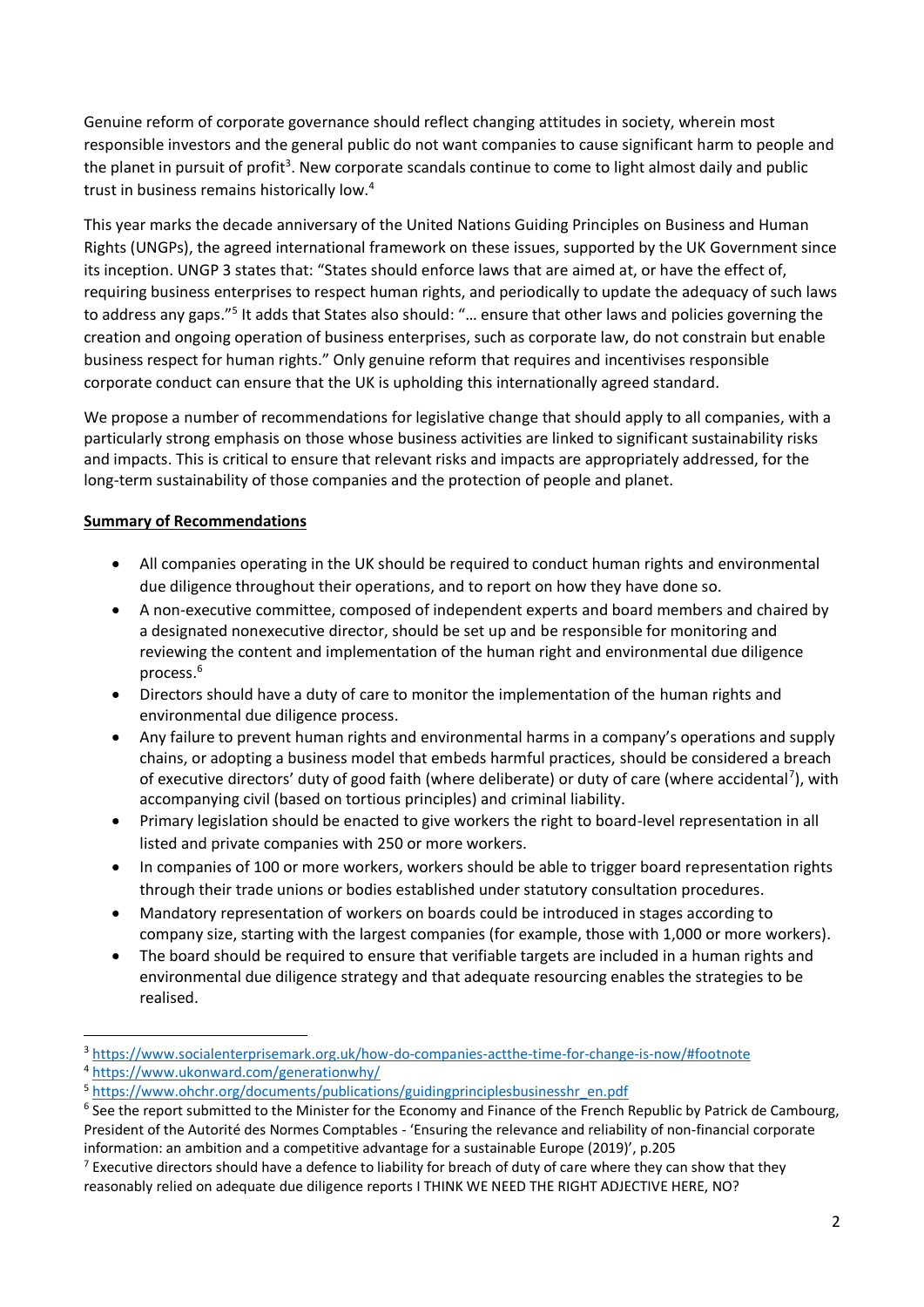- The board should be mandated to discuss and sign-off on an annual progress report on due diligence, which should be included in the company's non-financial report.
- A national regulatory body should be empowered to bring proceedings against the executive directors where non-implementation has failed to prevent serious harm to third parties or harm to the environment.<sup>8</sup>

There must be a right of action for third parties to give evidence to the regulators; trade unions, CSO, environmental organisations.

#### **Chapter 1**

No response

#### **Chapter 2**

No response

## **Chapter 3**

No response

## **Chapter 4**

No response

#### **Chapter 5**

## **30. Are there any additional duties that you think should be in scope of the regulator's enforcement powers?**

The Government's intention is that the regulator's new enforcement powers will apply to breaches by directors of the existing statutory duties relating to corporate reporting and company audits.<sup>9</sup> These include:

- $\bullet$  the duty to keep adequate accounting records<sup>10</sup>
- the duty to approve accounts only if they give a true and fair view<sup>11</sup>

<sup>&</sup>lt;sup>8</sup> The Australian Securities and Investments Commission has the power to bring proceedings in the public interest against directors for breach of disclosure regulations and breach of duty, especially where necessary to restore market confidence and integrity: see M Welsh, 'Raising the Public Potential of Corporate Law: Twenty Years of Civil Penalty Enforcement in Australia' (2014) 42 Federal Law Review 1; in the Netherlands, the Enterprise Chamber has far-reaching powers of intervention in the internal affairs of companies, including nullification of corporate resolutions, suspension, dismissal or appointment of directors, and other remedies including dissolution: see J Van Bekkum, S Hijink, MC Schouten and JW Winter, Corporate Governance in the Netherlands (2010) 14 Electronic Journal of Comparative Law 1, 4.

<sup>9</sup> 120 These duties are contained in the Companies Act 2006, Parts 15 and 16.

<sup>10</sup> Companies Act 2006, section 386

<sup>11</sup> Companies Act 2006, section 393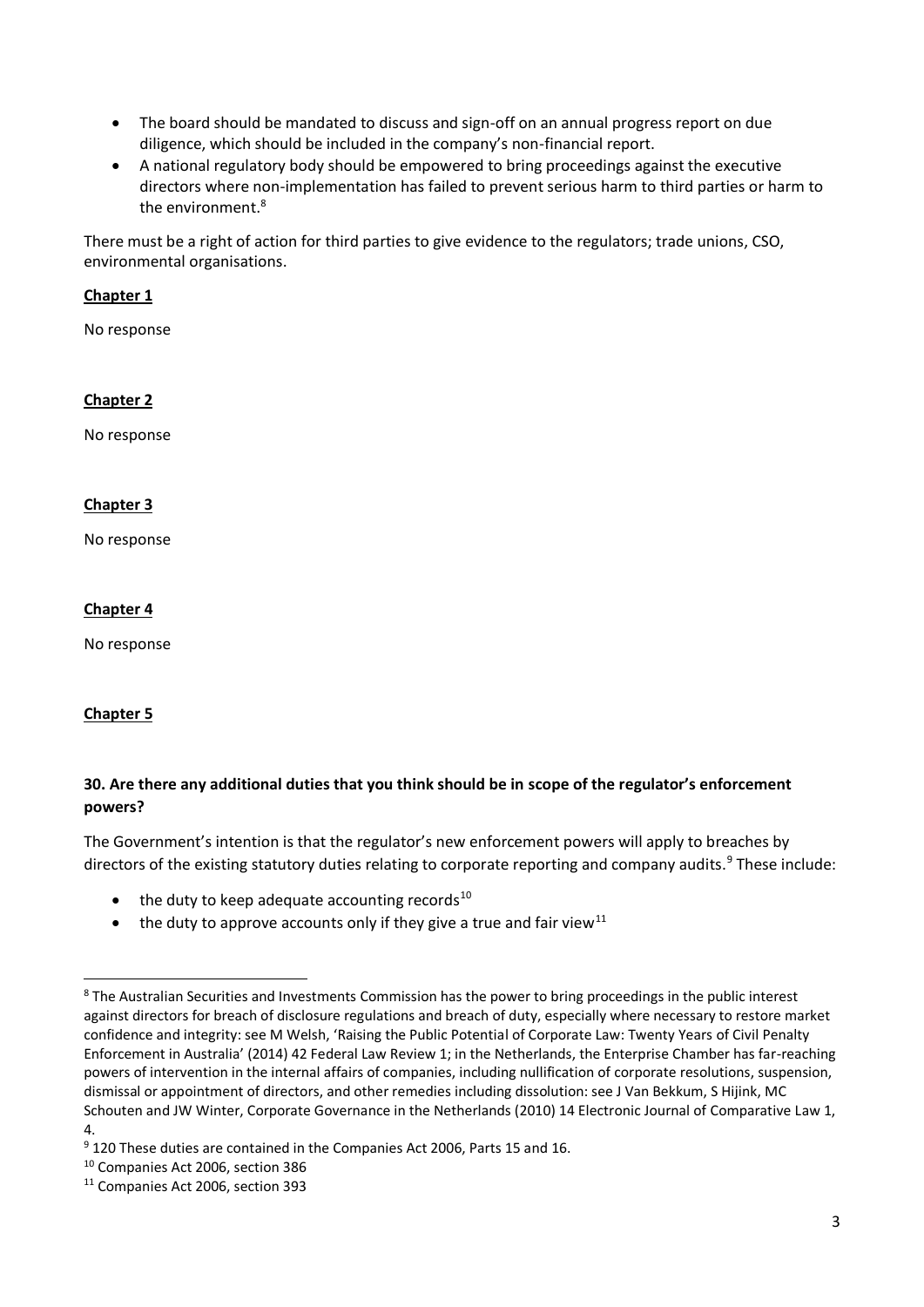- $\bullet$  the duty to approve and sign the annual accounts.<sup>12</sup>
- $\bullet$  the duty to approve the directors' report.<sup>13</sup>
- the duty to provide a statement as to disclosure to auditors and to provide information or explanations at the request of the auditor.<sup>14</sup>.

In order to counteract the pressures imposed on directors by financial markets to maximise short-term shareholder value, and in order to increase director accountability and to ensure a proper consideration of corporate long-term interests and human rights and environmental risks, we recommend that additional duties should be considered:

- Directors should be subject to a **legally-binding obligation to develop, disclose and implement, on behalf of the company, a forward-looking corporate strategy that identifies and addresses human rights and environmental risks and significant impacts connected to the company's business model, operations and supply chain**.
	- $\circ$  Companies should adopt targets relevant for the prevention and mitigation of salient human rights and environmental risks and impacts, as identified by the company's mandatory due diligence process and in line with international standards such as the UNGPs and the OECD guidelines.
	- o Targets and the narrative supporting them should be framed in a way that enables an assessment of the company's progress by an auditor with regards to addressing identified sustainability risks and impacts, and should be specific, measurable and time-bound.
- Directors should be required to **oversee the quality of the due diligence processes**, and regularly discuss the results of the sustainability risk and impact assessments delivered through these processes.
- **Directors should be required to monitor the progress** of the implementation of the human rights due diligence process and strategy and ensure that it is addressing all salient risks and impacts.
- Directors should be equipped to provide **meaningful oversight**. This would require that they are informed by:
	- o Appropriate expertise in the relevant sector (for example garment sector or environmental sector).
	- o The perspective of stakeholders affected by impacts identified through human rights and environmental due diligence processes where the company must meaningfully consult with affected stakeholders as part of its ongoing risk identification, analysis and prevention and mitigation obligations.
	- o Where appropriate, non-executives should have access to a budget so they can contribute to responsible decision-making and ensure that due diligence processes are being adhered to.

In order to ensure directors' accountability for this responsibility, we recommend that:

- Primary legislation should be enacted to give workers the right to board-level representation in all listed and private companies with 250 or more workers.
- In companies of 100 or more workers, workers should be able to trigger board representation rights through their trade unions or bodies established under statutory consultation procedures.

<sup>12</sup> Companies Act 2006, section 414

<sup>13</sup> Companies Act 2006, section 419

<sup>&</sup>lt;sup>14</sup> Companies Act 2006, sections 418 and 499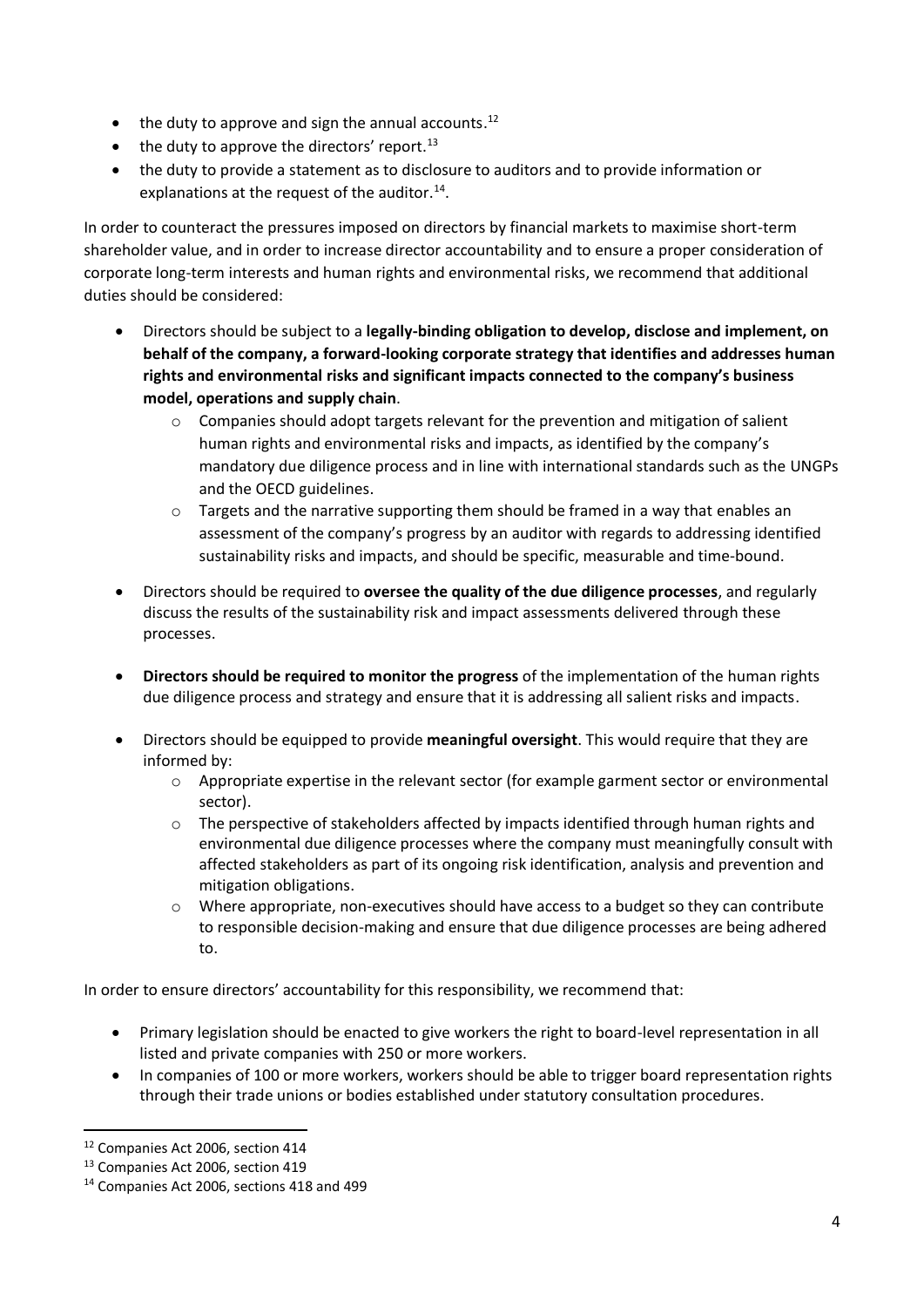- Mandatory representation of workers on boards could be introduced in stages according to company size, starting with the largest companies (for example, those with 1,000 or more workers).
- The board should be required to ensure that verifiable targets are included in the human rights and environmental due diligence strategy and that adequate resourcing enable the strategies to be realised.
- The board should be mandated to discuss and sign off on an annual progress report, which should be included in the company's non-financial report.
- A non-executive committee, composed of independent experts and chaired by a designated nonexecutive director, should be set up and be responsible for monitoring and reviewing the content and implementation of the strategy.<sup>15</sup>
- Non-executive directors should have a duty of care to monitor the implementation of the strategy.
- Any failure to prevent human rights and environmental harms, both in the UK and overseas, should be considered a breach of executive directors' duty of good faith (where deliberate) or duty of care (where accidental<sup>16</sup>), and could be enforced by the shareholders by derivative action or via a public enforcement mechanism.
- A national regulatory body should be empowered to bring proceedings against the executive directors where non-implementation has failed to prevent serious harm to third parties or unlawful harm to the environment.<sup>17</sup>

## **31.Are there any existing or proposed directors' duties relating to corporate reporting and audit that you think should be specifically included or excluded from further elaboration for the purposes of the directors' enforcement regime?**

Section 172 of the Companies Act 2006 describes the Directors' Duties to promote the success of the company for the benefits of its members as a whole, while having regard to the interests of the company's employees and other matters.

There are major limitations to this model and there should be other duties that are specifically included in this section. The major limitations to this model are as follows:

- It requires directors to put the interests of the members of a solvent company ahead of the interests of other stakeholders.<sup>18</sup>
- There is no positive obligation on company directors to take steps to mitigate harmful impacts to stakeholders and the environment.

<sup>&</sup>lt;sup>15</sup> See the report submitted to the Minister for the Economy and Finance of the French Republic by Patrick de Cambourg, President of the Autorité des Normes Comptables - 'Ensuring the relevance and reliability of non-financial corporate information: an ambition and a competitive advantage for a sustainable Europe (2019)', p. 205  $16$  Executive directors should have a defence to liability for breach of duty of care where they can show that they reasonably relied on due diligence reports

 $17$  The Australian Securities and Investments Commission has power to bring proceedings in the public interest against directors for breach of disclosure regulations and breach of duty, especially where necessary to restore market confidence and integrity: see M Welsh, 'Raising the Public Potential of Corporate Law: Twenty Years of Civil Penalty Enforcement in Australia' (2014) 42 Federal Law Review 1; in the Netherlands, the Enterprise Chamber has far-reaching powers of intervention in the internal affairs of companies, including nullification of corporate resolutions, suspension, dismissal or appointment of directors, and other remedies including dissolution: see J Van Bekkum, S Hijink, MC Schouten and JW Winter, Corporate Governance in the Netherlands (2010) 14 Electronic Journal of Comparative Law 1, 4.

<sup>&</sup>lt;sup>18</sup> Written evidence from David Chivers QC to the BEIS Select Committee Corporate Governance Inquiry (CGV0103), http://data.parliament.uk/writtenevidence/committeeevidence.svc/evidencedocument/business-energy-andindustrialstrategy-committee/corporate-governance/written/41945.html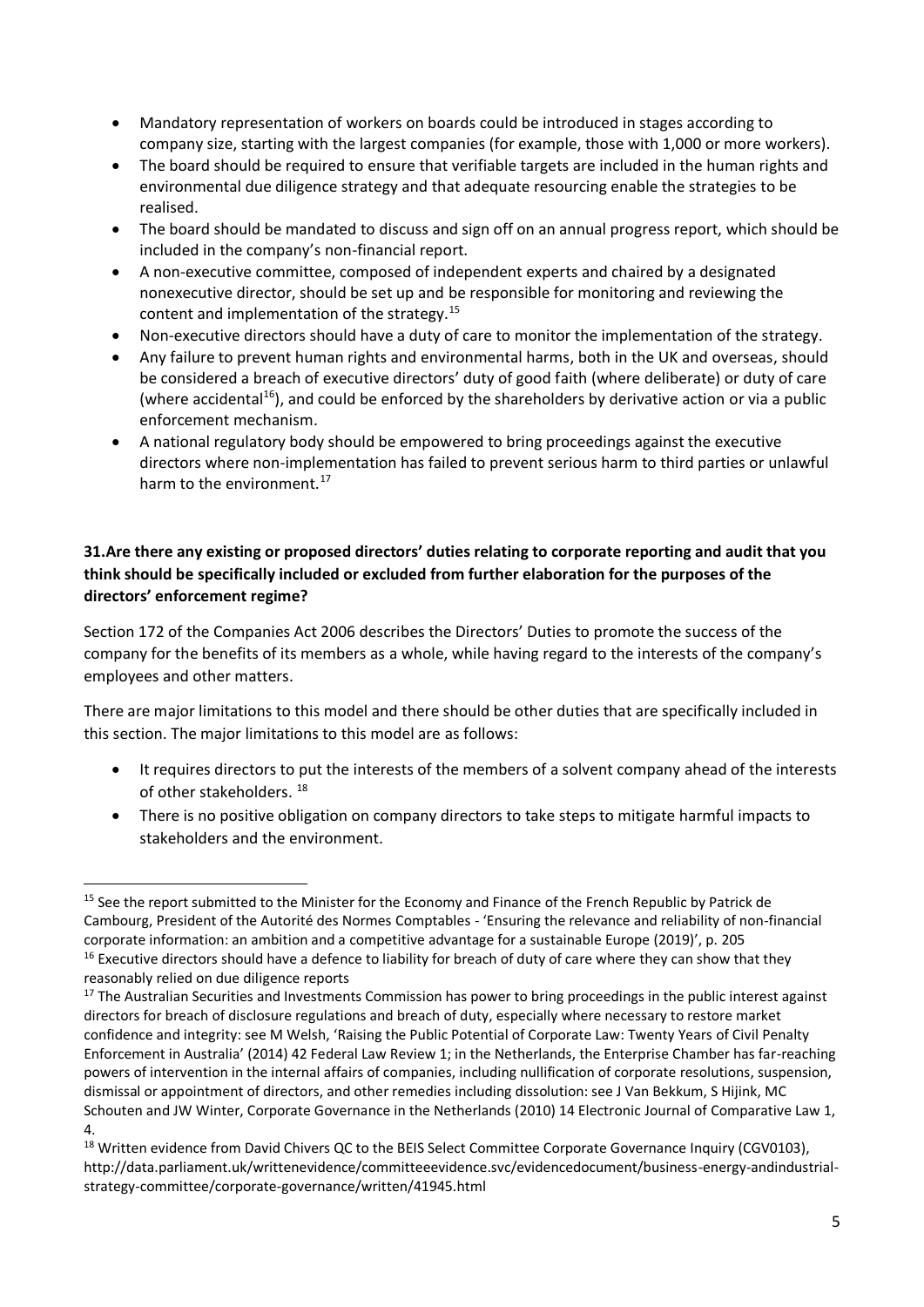- The private enforcement mechanism has not worked and there is no public enforcement mechanism (access to judicial remedy). 19
- It does not provide meaningful individual or collective accountability for serious malpractice in large companies, creating a sense that people at the top of big business are playing by a dramatically different set of rules to the rest of society, and experience few lasting consequences when employees, customers and consumers suffer as a consequence of management failures. As Prof. John Kay argued in a recent article, corporate wrongdoing arises from individual wrongdoing which should be identified and punished. 20

Legislation should be introduced to require all companies operating in the UK to conduct human rights and environmental due diligence throughout their operations - as outlined in the UN Guiding Principles on Business and Human Rights (UNGPs) $^{21}$  - to report on how they have done so (explained above), and to hold companies liable when they fail to prevent human rights abuses and environmental harms.. This would be consistent with the UK Government's commitment to implement the UNGPs. The introduction of such a requirement would have significant potential to prevent human rights abuses occurring in the first instance. A reporting obligation would also ensure that the least transparent 'laggard' companies would be required to publish information regarding their assessments of potential adverse impacts on people and the steps taken to mitigate these.

#### **Section 6**

**35.Do you agree that a new statutory requirement on auditors to consider wider information, amplified by detailed standards set out and enforced by the regulator, would help deliver the Government's aims to see audit become more trusted, more informative and hence more valuable to the UK?**

Yes, but only if companies are held to account where they have failed to prevent serious harms to people and the planet as a result of breaching their duties (as set out earlier). Auditors and monitoring initiatives need to involve workers in a meaningful way. They must be transparent and accountable by adhering to enforceable regulations that provide legal and commercial consequences for auditors and auditing firms that fail to identify essential and foreseeable, and thus avoidable, human rights risks. There must be legal and commercial consequences for the sourcing companies who fail to stop, prevent, or mitigate identified human rights risks and remedy actual human rights violations.

In addition to new corporate governance reforms, we propose that a new human rights and environmental due diligence law be introduced in the UK to ensure greater corporate accountability and provide remedy to victims of abuse by holding companies liable when they fail to prevent human rights abuses and environmental harms. A new UK law that mandates due diligence on this vital issue would align with ongoing legislative developments in other countries. It would expand and deepen the transparency in supply chains provision in the Modern Slavery Act - to go beyond reporting measures, and to expand coverage across all human rights abuses and environmental harms. It would also build on, and go beyond, the Government's recent, welcome proposal for due diligence on products associated with deforestation, while ensuring the

<sup>&</sup>lt;sup>19</sup> Written evidence from Professor Andrew Keay (CGV0010) to the BEIS Select Committee Corporate Governance Inquiry, http://data.parliament.uk/writtenevidence/committeeevidence.svc/evidencedocument/business-energyandindustrial-strategy-committee/corporate-governance/written/41581.html

<sup>&</sup>lt;sup>20</sup> 'Justice has settled for second best in the Rolls-Royce scandal' John Kay, FT, 20 January 2017

https://www.ft.com/content/2c2ffb2e-df08-11e6-86ac-f253db7791c6

<sup>&</sup>lt;sup>21</sup> 7 UN Guiding Principles on Business and Human Rights, UN OHCHR, HR/PUB/11/04, 2011, pp. 17-24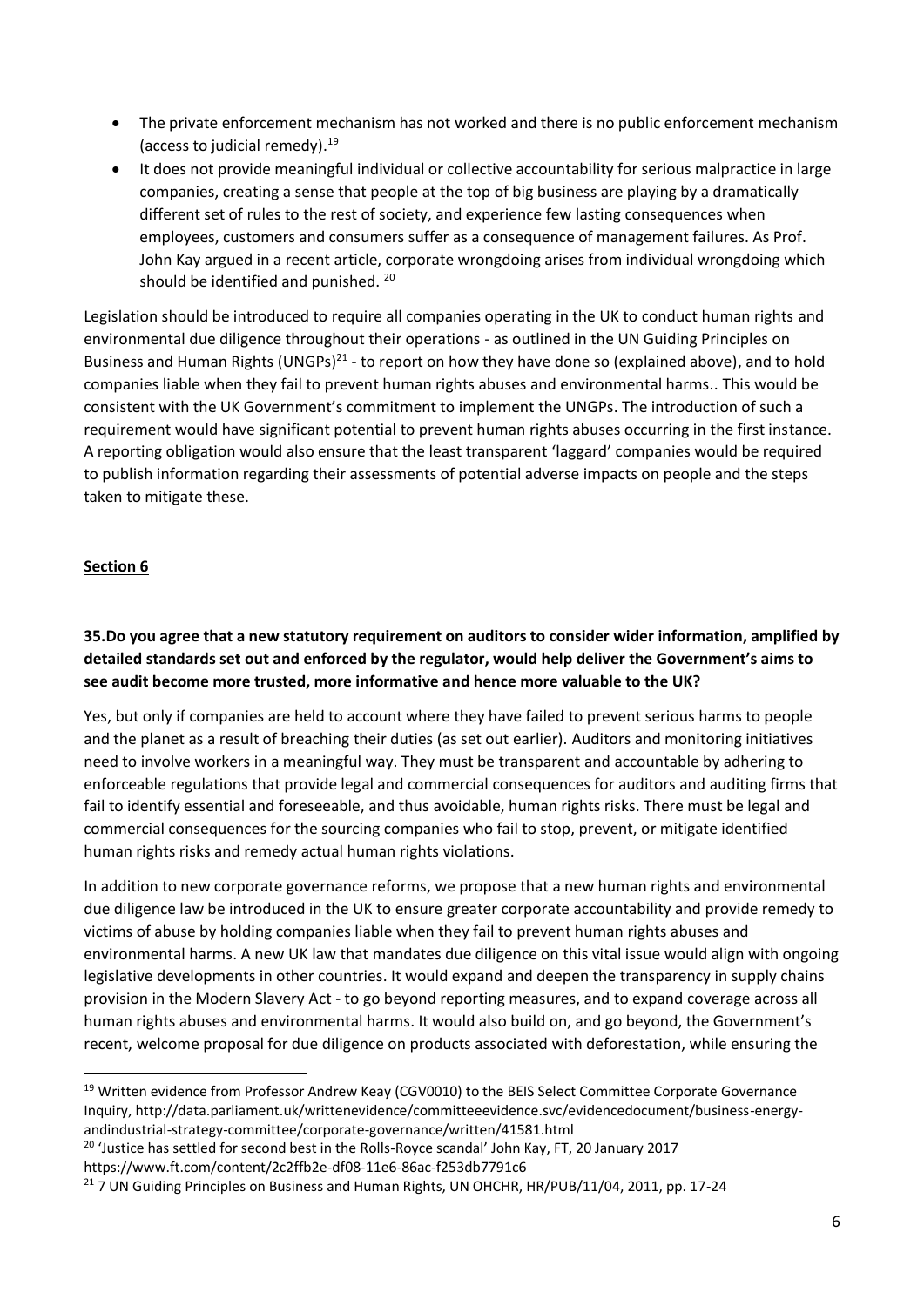UK meets its commitment to implement the UNGPs, and that resilient business is responsible business.  A new law would hold companies to account when they fail to prevent human rights abuses and environmental harms, modelled on the 2010 Bribery Act section  $7^{22}$  as recommended in 2017 by Parliament's Joint Committee on Human Rights<sup>23</sup>, and confirmed as legally feasible in 2020 by the British Institute of International and Comparative Law<sup>24</sup>. This law should mandate companies to undertake 'human rights and environmental due diligence' across their supply chains.

## **Section 11**

## **98.Are there any additional powers that you think the regulator should have available where an expert review identifies significant non-compliance by a company in relation to its corporate reporting and audits?**

A national regulatory body should be empowered to bring proceedings against the executive directors where non-implementation has led to a failure to prevent serious harm to third parties or unlawful harm to the environment. A regulatory body should also have the power to act when it has reasonable suspicion that directors duties have been breached. The dedicated regulator needs to be equipped with an effective investigation function and have adequate funding. There should also be a public enforcement mechanism. A failure to prevent human rights harms should be a strict liability offence, accompanied by a due diligence defence; in other words, there should be liability for damages which automatically accrues unless the company can prove it had in place procedures reasonable in all the circumstances to prevent a harm from occurring.<sup>25</sup>

A company which breaches its duty to prevent such harms occurring should be punishable in both civil and criminal courts. Sanctions could include depending on the severity of the offence and the impacts caused<sup>26</sup>:

- a) imprisonment or a fine, or both;
- b) a person being prohibited from being a director of a company for a specified period of years;
- c) a person being required to make redress to any other person who suffered as a result of any offence;
- d) a company being suspended from trading on the Stock Exchange;
- e) a company being wound-up.

#### **Other Recommendations**

Our final recommendation is to change 'employee' to 'workforce' throughout the Companies Act.

This amendment would have the effect of broadening the scope of the reporting requirements in the Companies Act to require companies to report on and have regard to their whole workforce, rather than just

<sup>22</sup> <https://www.legislation.gov.uk/ukpga/2010/23/section/7>

<sup>&</sup>lt;sup>23</sup> [https://publications.parliament.uk/pa/jt201617/jtselect/jtrights/443/44311.htm#\\_idTextAnchor094](https://publications.parliament.uk/pa/jt201617/jtselect/jtrights/443/44311.htm#_idTextAnchor094)

<sup>&</sup>lt;sup>24</sup> <https://www.biicl.org/publications/a-uk-failure-to-prevent-mechanism-for-corporate-human-rights-harms>

<sup>25</sup> [https://corporatejusticecoalition.org/wp-content/uploads/2020/10/CJC-F2P-General-Parliamentary-](https://corporatejusticecoalition.org/wp-content/uploads/2020/10/CJC-F2P-General-Parliamentary-Briefing_FINAL.pdf)[Briefing\\_FINAL.pdf](https://corporatejusticecoalition.org/wp-content/uploads/2020/10/CJC-F2P-General-Parliamentary-Briefing_FINAL.pdf)

<sup>26</sup> <https://bills.parliament.uk/publications/41860/documents/390>